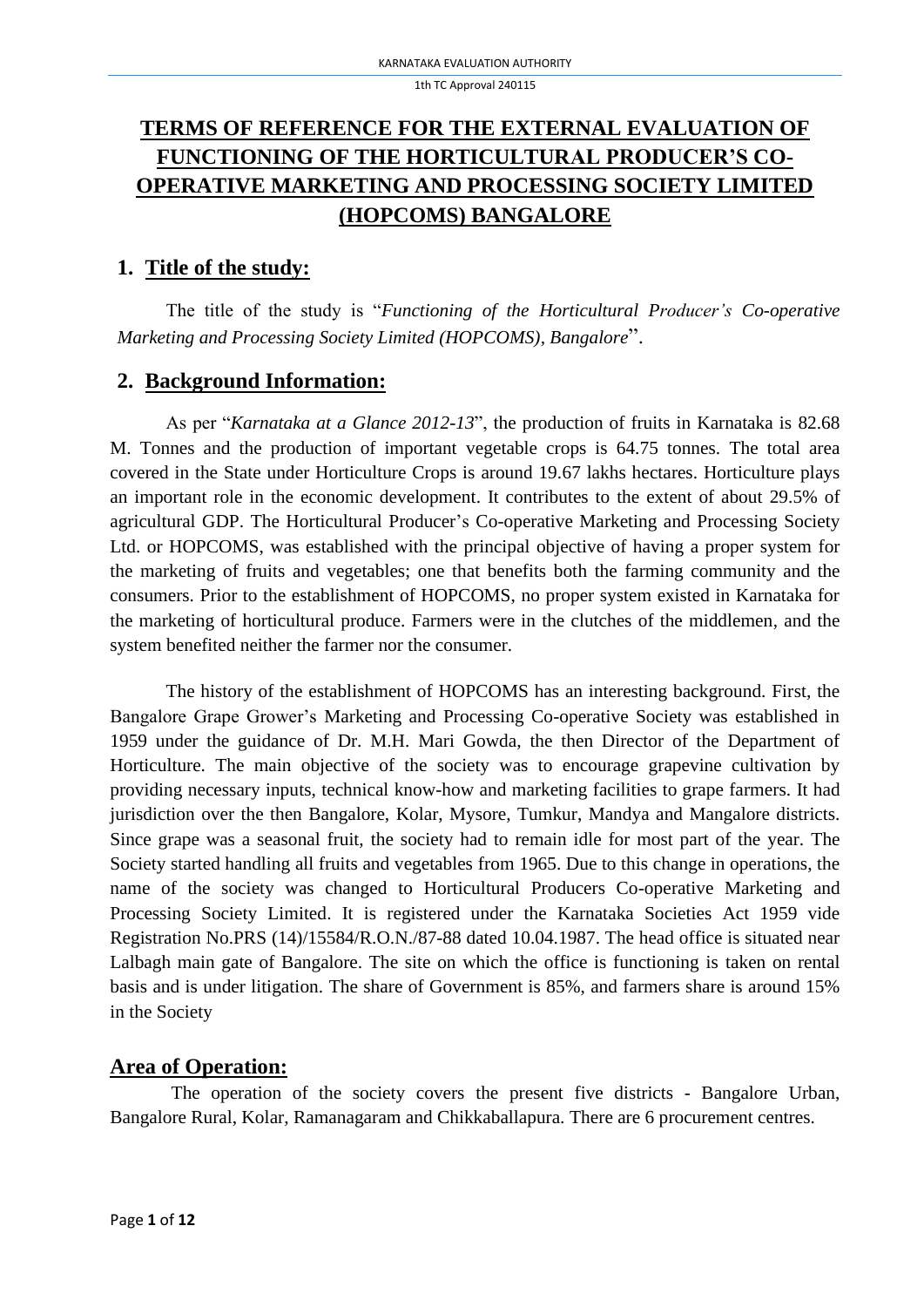## **Composition of Membership of HOPCOMS:**

As on 31.03.2014, HOPCOMS has 16221growers as members, with a share capital of Rs. 267.13 lakhs. The amount fixed for each share is Rs. 250. Around 4000 farmers are yet to pay the revised share amount of Rs. 250 which is fixed in 2014, and hence are defaulters. The category of membership is as follows.

| Sl.<br>N <sub>0</sub> | Category                  | No of<br>members | Minimum per<br>share Rs. | Share capital<br>(Rs.Lakhs) | Voting Powers given<br>(Yes/No)              |
|-----------------------|---------------------------|------------------|--------------------------|-----------------------------|----------------------------------------------|
|                       | "A" (Farmers)             | 12014            | 250                      | 30.56                       | Yes                                          |
| $\overline{2}$        | "B"(State Govt)           | 4                |                          | 228.09                      | For 3 members-Yes<br>for MD HOPCOMS<br>$-N0$ |
| 3                     | "C"(Associate<br>Members) | 844              | 1000                     | 8.48                        | N <sub>o</sub>                               |
| $\overline{4}$        | "D" Category              |                  | 500                      |                             | N <sub>o</sub>                               |
| Total                 |                           | 12859            |                          | 267.13                      |                                              |

# **HOPCOMS Staff (as in 2012-13):**

At present HOPCOMS has 966 staff members having different designations as follows-

| S1.no          | Designation                                     | Post<br>Sanctioned | Post           | Vacancy        |  |
|----------------|-------------------------------------------------|--------------------|----------------|----------------|--|
|                |                                                 |                    | filled up      |                |  |
| $\mathbf{1}$   | <b>Managing Director</b>                        | $\mathbf{1}$       | 1              | $\overline{0}$ |  |
| $\overline{2}$ | General Manager (Adm)                           | $\mathbf{1}$       | 1              | $\overline{0}$ |  |
| 3              | General Manager (Dev)                           | 1                  | $\mathbf{1}$   | $\theta$       |  |
| $\overline{4}$ | <b>Assistant Engineer</b>                       | $\mathbf{1}$       |                | $\mathbf{1}$   |  |
| 5              | Executives                                      | 3                  | 3              | $\overline{0}$ |  |
|                | (on deputation)                                 |                    |                |                |  |
| 6              | Executives                                      | 5                  | $\overline{4}$ | $\mathbf{1}$   |  |
| $\overline{7}$ | <b>Asst. Executives</b>                         | 6                  | $\overline{4}$ | $\overline{2}$ |  |
| 8              | Superintendent                                  | $\mathbf{1}$       | $\overline{0}$ | 1              |  |
| 9              | FDC/Head Clerk/Clerk/Store<br>Keeper/Supervisor | 27                 | 21             | 6              |  |
| 10             | Stenographer                                    | $\mathbf{1}$       | $\mathbf{1}$   |                |  |
| 11             | Receptionist                                    | $\mathbf{1}$       | $\mathbf{1}$   |                |  |
| 12             | SDC/Sales                                       | 175                | 163            | 12             |  |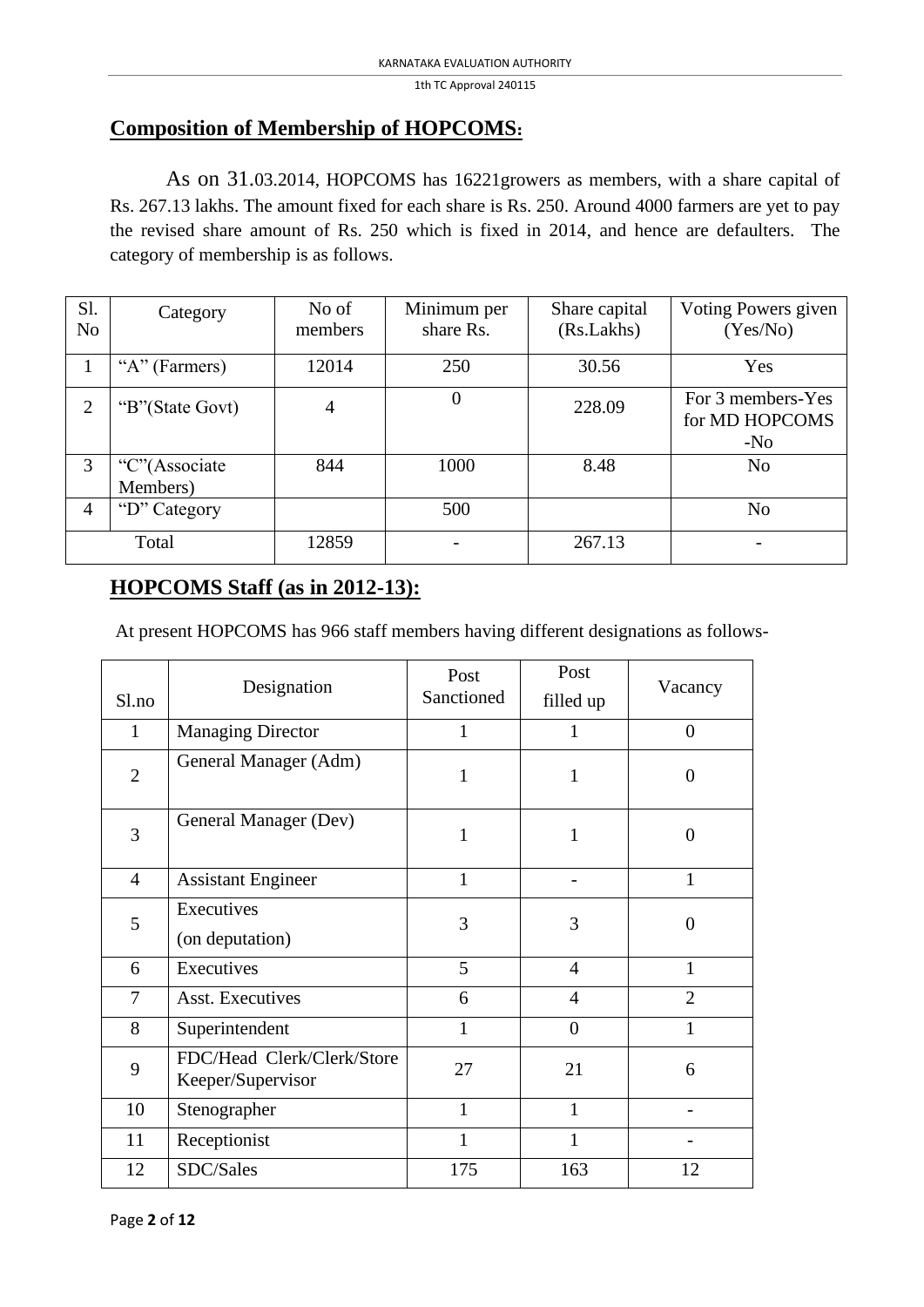|    | Assts./Supervisor-2         |                |                |    |
|----|-----------------------------|----------------|----------------|----|
| 13 | <b>Senior Drivers</b>       | 5              | 4              |    |
| 14 | <b>Drivers</b>              | 23             | 22             |    |
| 15 | Senior Typist               | 3              | $\overline{2}$ |    |
| 16 | Sales Executives/Executives |                | $\Omega$       |    |
| 17 | Typist                      | $\overline{2}$ |                |    |
| 18 | Assistances                 | 706            | 666            | 40 |
| 19 | <b>Security Inspectors</b>  |                | $\overline{A}$ |    |
|    | <b>Total</b>                | 966            | 898            | 68 |

### **Management:**

HOPCOMS is being run under the aegis of the State Department of Horticulture, managed by a Board consisting of 16 members. Among them, eleven members are elected from among the producers, one member is a government nominee and four are government officers. The President and Vice President are elected from amongst the elected producers. The Managing Director is an officer of the Horticulture Department, whose services are lent to the Society.

## **Meetings of the Management Committee:**

The Managing Committee meets every month to review the day to day functioning of the society. There are two sub- committees (A) Purchase Committee and (B) Vehicle Committee. The President and Vice president are present in both the sub – committee meetings. Both of these meet prior to Managing Committee meetings held every month.

## **Objectives:**

- To ensure remunerative prices to producers of horticultural crops.
- To free both consumers and producers from the control of middleman.
- To ensure quality supply of fruits and vegetables at reasonable prices to consumers.
- To expand marketing and cold storage facilities progressively for the benefit of farmers.
- To promote development of horticulture on scientific lines by providing necessary inputs and technical advice.
- Training and technical advice to farmers and providing inputs and organize study tours to members.

# **Activities:**

**•** Presently, HOPCOMS handles around 100 metric tonnes of fruits and vegetables every day. The member farmers bring their produce to the Society, where the produce is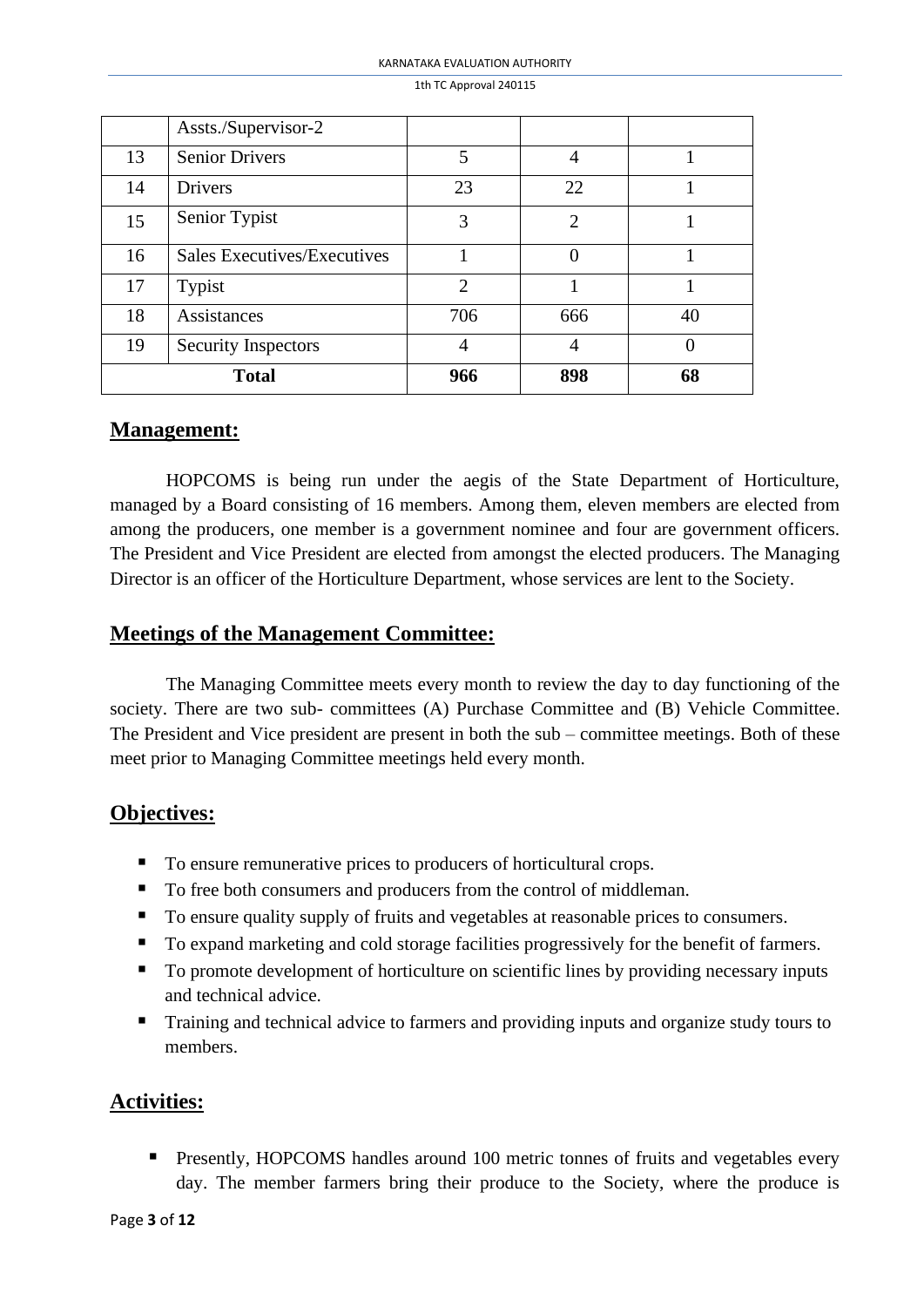graded, weighed and the payment is made to the farmers. To help the growers for transporting the produce, the Society has 6 procurement centres.

- The procured fruits and vegetables are supplied to consumers through the Society's retail outlets in Bangalore and Kolar. Presently, HOPCOMS has 257 retail outlets (Bangalore Urban and Rural-238, Kolar-19) which sell fruits and vegetables to the consumers.
- The Society has also taken the lead in supplying vegetables and fruits to all the Government Hospitals, Hostels, Major Factories, Clubs etc. It also undertakes bulk supplies for marriages and other social functions

# **Turn-Over of HOPCOMS:**

During the year 2013-14, the Society's total turnover was Rs. 95 Crore 85 Lakh. At present, HOPCOMS is handling about 90-100 metric Tonnes of fruits and vegetables every day. Soon after the produce arrives at HOPCOMS, it is graded, weighed and cash payment up to 5,000/- is made immediately to the farmers. Above 5,000/- to 10,000/-payment is be made by Cheques.

The year wise total quantity of procurement/distribution and other details from 2009-10 to 2013-14 are as follows:

Quantity in M Tonnes & Value in Lakh Rupees

| Sl.<br>N <sub>o</sub> | Particulars                                |       | 2009-10   | 2010-11  | 2011-12  | 2012-13  | 2013-14  |
|-----------------------|--------------------------------------------|-------|-----------|----------|----------|----------|----------|
|                       | Fruits                                     | Qty   | 10243.164 | 9289.24  | 10636.83 | 9831.579 | 9618.95  |
|                       |                                            | Value | 2523.40   | 2682.29  | 3058.14  | 3357.59  | 3462.95  |
| $\mathbf{1}$          |                                            | Qty   | 12547.08  | 12200.18 | 12162.14 | 11594.53 | 1117.62  |
|                       | Vegetables                                 | Value | 1768.02   | 2150.32  | 2086.38  | 2322.12  | 2890.80  |
|                       | <b>Total Procurement</b>                   | Qty   | 22790.24  | 21489.42 | 22798.97 | 21426.11 | 10736.57 |
|                       |                                            | Value | 4291.42   | 4832.61  | 5144.52  | 5679.71  | 6353.75  |
| $\overline{2}$        | <b>Total Distribution</b>                  | Qty   | 22587.75  | 21253.08 | 22577.71 | 21180.99 | 20514.22 |
|                       |                                            | Value | 5660.62   | 6316.11  | 6790.48  | 7459.51  | 8326.13  |
| 3                     | No of farmers arrived at<br><b>HOPCOMS</b> |       | 60068     | 5778     | 5749     | 6095     | 5586     |
|                       | Average per day                            |       | 200       | 231      | 192      | 203      | 186      |
|                       |                                            | Qty   | 18859.10  | 17307.61 | 17290.45 | 17312.44 | 16219.93 |
|                       |                                            | Value | 2911.66   | 3091.99  | 3157.93  | 3904.33  | 4127.33  |
| $\overline{4}$        | Procurement from<br>farmers                | $\%$  | 82.59     | 80.59    | 77.07    | 80.20    | 77.94    |
|                       |                                            | Qty   | 3931.13   | 4181.80  | 5508.52  | 4248.64  | 4506.63  |
| 5                     | Procurement from                           | Value | 1379.75   | 1740.70  | 1986.85  | 1854.24  | 2226.45  |
|                       | Market                                     | $\%$  | 17.41     | 19.45    | 22.93    | 19.81    | 22.06    |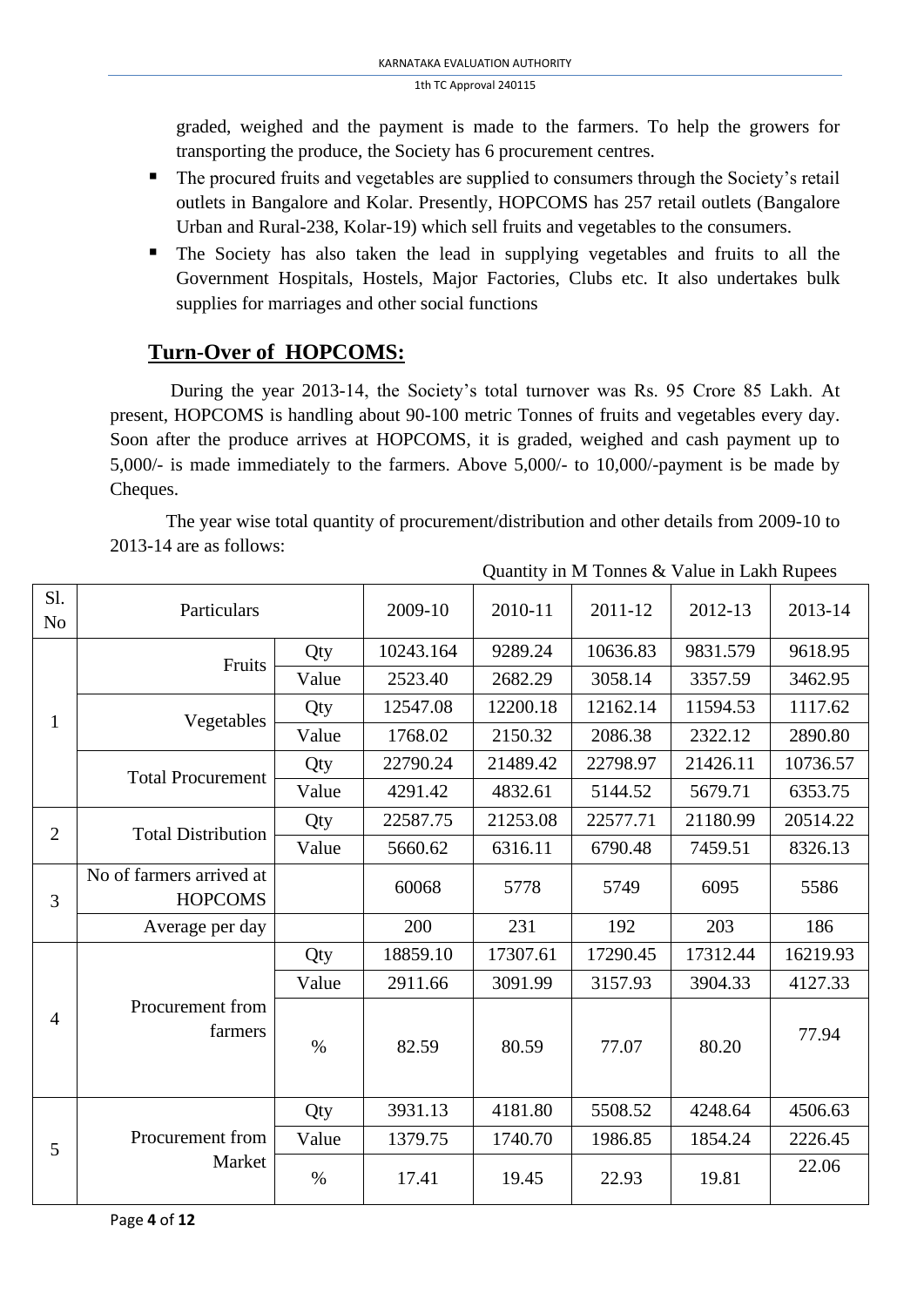|              |                             | Qty     | 246.35     | 220.16    | 265.13     | 244.68     | 213.61     |
|--------------|-----------------------------|---------|------------|-----------|------------|------------|------------|
| 6            | Driage/wastage              | Value   | 39.49      | 52.66     | 61.49      | 78.87      | 80.67      |
|              |                             | Avg $%$ | 1.17       | 0.99      | 1.48       | 1.12       | 1.11       |
|              | <b>Qty Handling Average</b> |         | 74.00      | 69        | 74         | 69         | 67         |
| 7            | per day                     |         | $(69.82 +$ | $(66.30+$ | $(68.18 +$ | $(66.78 +$ | $(65.09 -$ |
|              |                             |         | 3.51)      | 3.32)     | 3.33)      | 3.17)      | 3.03)      |
| 8            | Gross profit                |         | 1366.21    | 1492.10   | 1639.03    | 1806.26    | 1987.48    |
| 9            | Margin %                    |         | 24.12      | 23.61     | 24.05      | 24.27      | 23.88      |
| 10           | Total turnover              |         |            |           |            |            |            |
| a            | F & V                       |         | 5660.62    | 6316.11   | 6790.48    | 7459.51    | 8326.13    |
| h            | <b>Fruit Juice</b>          |         | 41.71      | 37.12     | 35.83      | 59.31      | 65.05      |
|              | Fertilizers/PP              |         | 791.52     | 886.76    | 1159.03    | 1279.22    | 1156.89    |
| $\mathbf{C}$ | Chemicals                   |         |            |           |            |            |            |
| d            | <b>Ice Creams</b>           |         | 30.77      | 12.41     | 27.01      | 29.03      | 36.95      |
| <b>Total</b> |                             |         | 6524.62    | 7252.40   | 8012.35    | 8827.07    | 9585.02    |

The turnover, profit and loss account last three years is as follows:

| Year                    | Turn Over (Rs. Lakhs) | Net profit/loss |
|-------------------------|-----------------------|-----------------|
| 2010-11                 | 7129.71               | $(+) 61.14$     |
| $2011-12$ (Tentative)   | 7595.35               | $(+) 7.34$      |
| $2012 - 13$ (Tentative) | 8642.85               | $(+)$ 10.96     |

# **How prices are fixed at HOPCOMS:**

The APMC markets play a major role in setting market trends and prices. The price at which HOPCOMS buys the produce from the farmers is based on the rates and prices released by APMC. The HOPCOMS employees collect the maximum, minimum and model prices for the various commodities sold the previous day in the APMC markets and as published in the newspapers. Based on the rates released by APMC, HOPCOMS fixes the procurement and sale price for different fruits and vegetables brought for sale by its members.

## **Infrastructure Facilities available at HOPCOMS:**

HOPCOMS is having the following infrastructural facilities for marketing of Fruits and Vegetables.

- 1. No. of Retail outlets: 257 (Bangalore 238 and Kolar 19)
- 2. No. of Chemical & fertilizer retail outlets: 10 District wise details as follows:

| Sl.no | District      | Name of Outlets                                                   |
|-------|---------------|-------------------------------------------------------------------|
|       | Bangalore (4) | Bangalore Head Office, Sarjapura, Channapatna and<br>Thippasandra |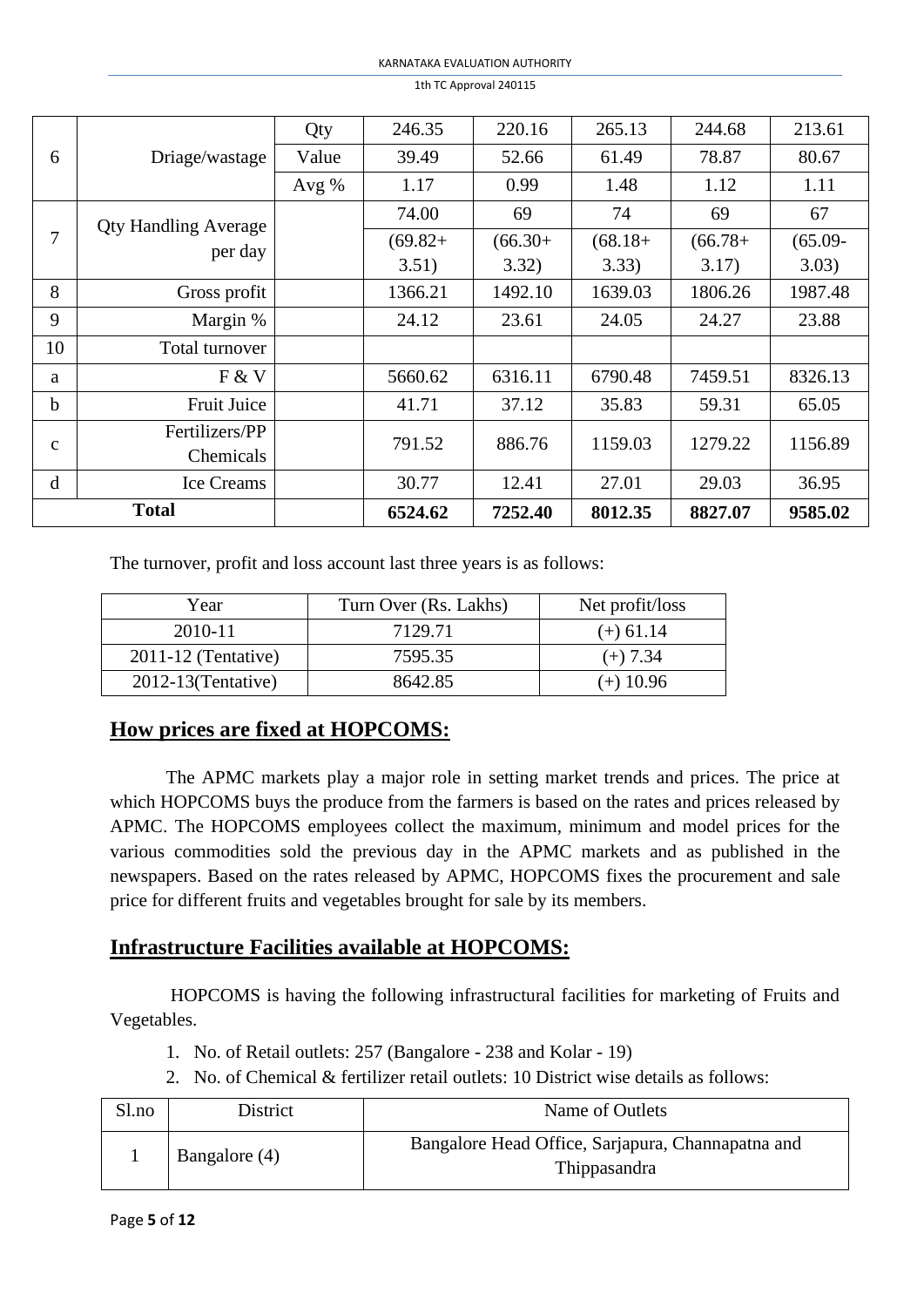| Chikkaballapura (3) | Chikkaballabura, ShidlaGhatta and Vijayapura |
|---------------------|----------------------------------------------|
| Kolar $(2)$         | Kolar and Mulbagal                           |

3. No. of Procurement Center :06

| Sl. No | <b>Procurement Centre</b> | <b>District</b>        |
|--------|---------------------------|------------------------|
|        | Doddaballapura            | <b>Bangalore Rural</b> |
| 2      | Sarjapura                 | <b>Bangalore Urban</b> |
| 3      | Channapatna               | Ramanagara             |
| 4      | Hosakote                  | <b>Bangalore Rural</b> |
| 5      | Malur                     | Kolar                  |
| 6      | Kanakapura                | <b>Bangalore Rural</b> |

- 4. No. of Processing units : 1 (Bangalore)
- 5. No. of Cold storages: 1
- 6. No. of Vehicles :29
- 7. No. of Walk in Cooler:1,
- 8. No. of Godowns:16 (Bangalore 15 and Kolar -1)
- 9. Banana ripening chambers: 2

## **Distribution outlets of HOPCOMS:**

HOPCOMS sells/sends various Fruits and Vegetables products through/to 257 Retail Outlets, 17 Hospitals, 26 Factories and 26 Hostels, Clubs and Institutions. In addition to this, there are 11 mobile vans for distributing fruits and vegetables on the request of residents associations in Bangalore. HOPCOMS undertakes supply of Fruits and Vegetables directly for marriages and other functions on demand.

## **Procurement & Payment Process at HOPCOMS:**

HOPCOMS enrols farmers as its members. It issues purchase indent to these members specifying the quantity of Vegetables to be brought to the procurement centres at Bangalore or other districts centres. Produce brought is verified, weighed and issued a receipt for and the same presented to the payment officer who in turn issues a cash voucher which can be encashed immediately at the bank located at the centres the same day.

# **Other Activities of HOPCOMS:**

The society has set up a unit for preparing fresh fruit drinks out of fruits like Bangalore Blue grapes, mango, oranges etc. It is selling the same to the general public at a price of Rs.15/ per 200 ml bottle through its retail outlets, and through dispensers located at important places.

## **Damages and wastage of Fruits and Vegetables at HOPCOMS:**

Page **6** of **12** Fruits and Vegetables being highly perishable produce, losses due to driage and wastage is obvious. Driage and wastage at HOPCOMS is around 4-5% of the total procurement of the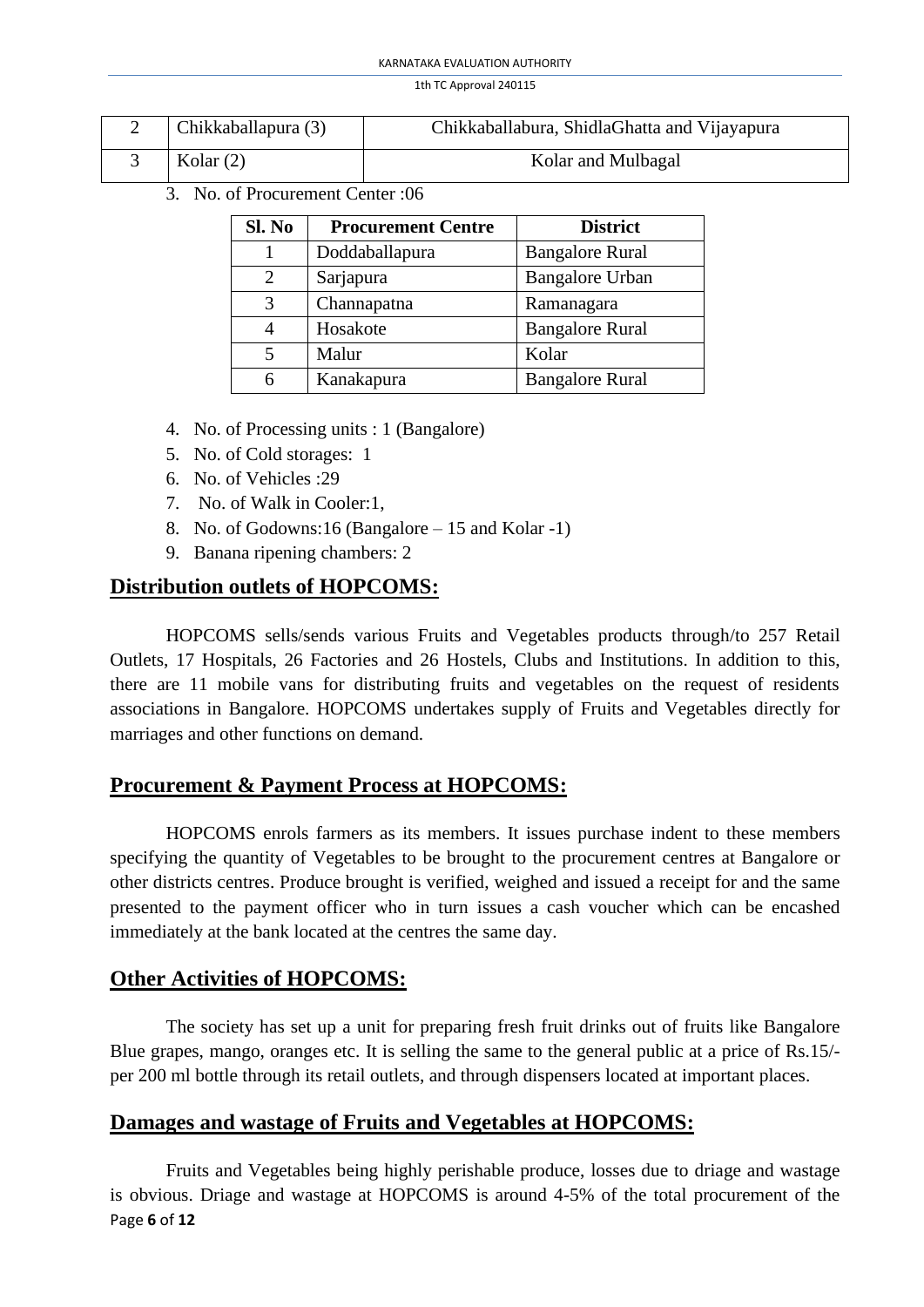produce. However, Driage and wastage has been reduced from 4.32% of the total procurement to 3-5% at present.

## **Source of Financial assistance to HOPCOMS:**

For the development of HOPCOMS, the institutions are involved are -1) Zilla Panchayath, Bangalore urban / Rural Districts provided financial assistance of Rs.11.97 Lakhs. 2) N H B Provided Rs.28.18 Lakhs as grants and Rs.1.08 Lakhs as loan for construction of each retail stall, procurement centres and vehicles. The amount has been utilized for the purpose and the loan was also fully repaid. Considering the facilities rendered by HOPCOMS during 1990-91, the Karnataka Sate Govt. NCDC, sanctioned Rs.448 Lakhs for construction of 6 central godowns, 21 procurement centers, 165 retail stalls, purchased 24 vehicles and installed 1 processing unit. The entire loan amount Rs.215 Lakhs with interest amounting to Rs.225.54 Lakhs has been fully repaid by the HOPCOMS. In addition, funds from RKVY have also been provided for purchase of equipments and organising trade fairs and marketing promotion activities.

# **Facilities Extended by HOPCOMS to farmers:**

HOPCOMS is offering multifarious facilities to farmers. HOPCOMS purchases the horticulture produces directly from farmers at remunerative prices, provides transport facilities from collection centres to HOPCOMS procurement centres at Rs 50 /kg as transportation cost, correct weighments and immediate cash payment. It arranges for essential input supply like fertilizers, plant protection chemicals, garden implements, seed etc, at reasonable prices, arranges subsidized supply of plastic crates to its farmer members for handling fruits and vegetables, supply of seeds at subsidized rates, conducts farmer's tours and provides technical guidance. It conducts trainings on production and processing of horticultural crops, provides accommodation for night stay at guest houses to its farmer members provides Canteen and banking facilities, guarantees a Minimum Support Price and during distress extends financial assistance for preliminary processing activities.

# **Facilities to Consumers:**

HOPCOMS supplies fresh and quality fruits and vegetables at reasonable price to its consumers through established retail outlets and mobile sales vans. It supplies fruits and vegetables for marriages and social functions at the spot with free transportation, offers bulk supply of fruits and vegetables to Institutions, Organizations, Hostels, Hospitals, & factories etc at competitive prices and sells fresh Grape, Orange, Mango fruits drinks at reasonable prices. It conducts seasonal fruits *Melas*, Fairs and festivals of Grapes, Mango, and other fruits.

# **Future Programmes:**

- Opening of 100 new modern retail outlets.
- Complete Computerization and Installation of Digital Scales in the outlets and godowns under R.K.V.Y Scheme.
- Upgradation of existing retail outlets.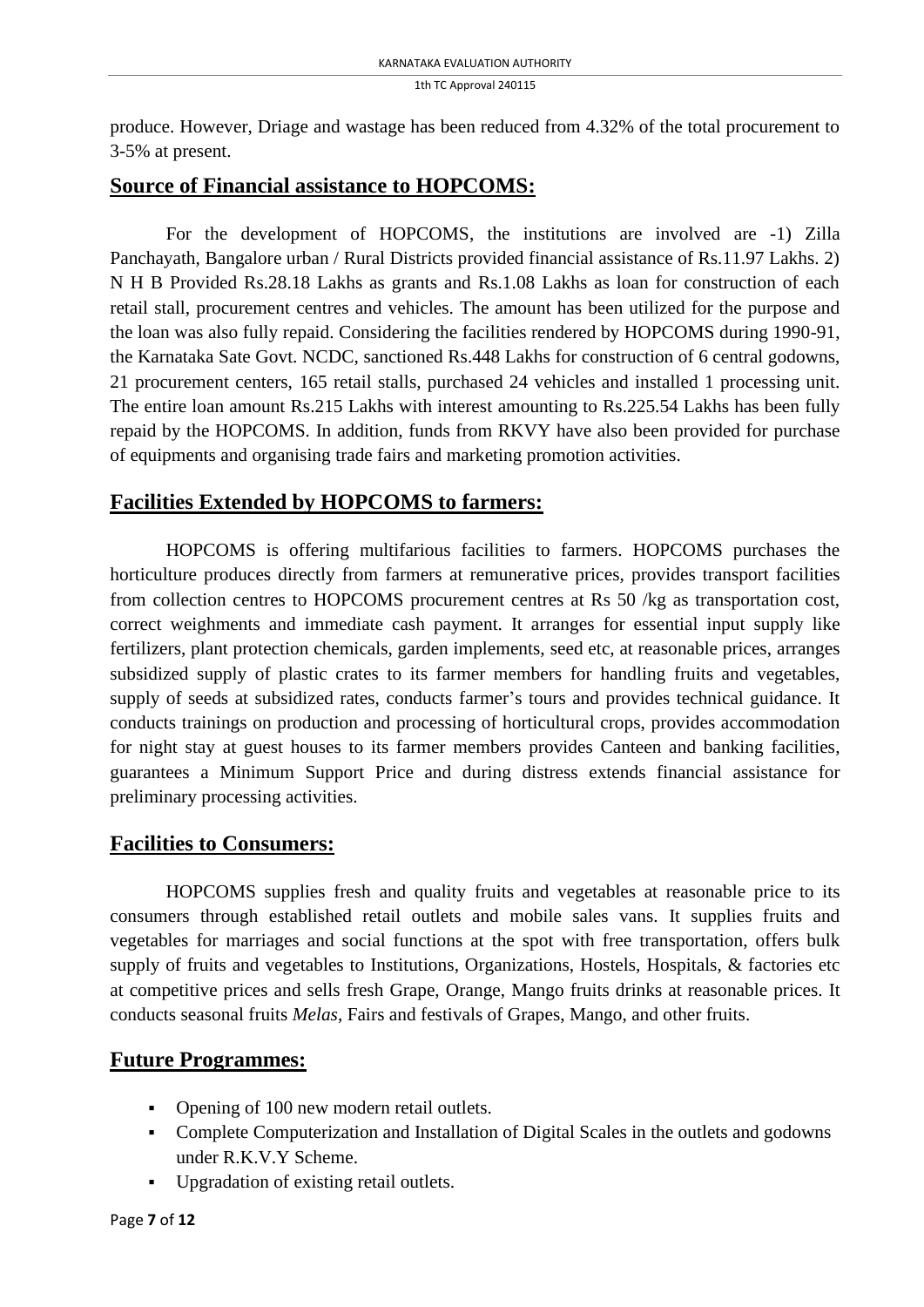- Construction of High Tech Walk-In Super Market.
- Opening of Procurement Centres around Bangalore Satellite Centres.
- Opening of Modern Processing Unit.

### **3. Evaluation Scope, purpose and objectives:**

The Scope of the study is confined to 5 districts viz. Bangalore Urban, Bangalore Rural, Kolar, Ramanagaram and Chikkaballapura where the retail outlets, procurement and processing centres are functioning. The purpose of evaluation is to know the structural and operational problems faced by the Society, how to make it function in a way as to fulfil the objectives set for it in a transparent way. Also intended to be known are what the loopholes are in the present working system, the transparency or otherwise in issuing indent to farmers, procurement and proper gradation of fruits and vegetables and fixing of prices for the produce. The evaluation should offer suggestions for overall improvement of the Society, its modernisation, office automation, and transparent system of procurement, hassle free disbursement of produce value to farmers, storage and logistics. For this, personal interviews and FGDs with farmer members, officers and officials and retail outlets to elicit their views on the present problems faced and to suggest for improvement in efficient functioning of the Society may be do.

### **4. Evaluation Questions (inclusive not exhaustive):**

- 1. How is the registration of farmer's members done? Are there any checks and balances in place to verify the occupation of farmer members (lest middlemen register as farmers or some farmer registers himself/herself on behalf of other farmers)? If not, why not?
- 2. What is the profile of these farmers members i.e. small/marginal/large farmers?
- 3. How many farmer members are registered and how many of them are active in HOPCOMS? Has the membership of farmers in HOPCOMS increased with time? If no, why so? If yes, does the increase in numbers evidence the claim that farmers are indeed given a better deal than usual markets to the farmers?
- 4. Do all the farmer members have voting rights? If not, is the denial of voting rights justified?
- 5. Have the objectives set by the society been fulfilled? If so, to what extent? If not, why not?
- 6. Whether the infrastructure provided for procurement, storage, transport and distribution is adequate? If not, elaborate its requirement in detail.
- 7. What is the present system of grading of commodities followed in the society? Have the Fruits and Vegetables Grading and Marking Rules 2004, and its amendments followed for grading and fixing the rate of the commodities? If not, why not?
- 8. What is the basis on which prices of fruits and vegetables purchased and sold are fixed? Is the basis transparent, in accordance with best business practices and good? How does it compare with that of the private sector retailers? What are the regulatory constraints felt by HOPCOMS in fixing the prices of purchase and sale of fruits and vegetables?
- 9. What is the procurement and selling price fixing system followed by Malls like Reliance, Safal, Total, More, Auchan, Bigbazar etc.? Which of these the HOPCOMS can adopt?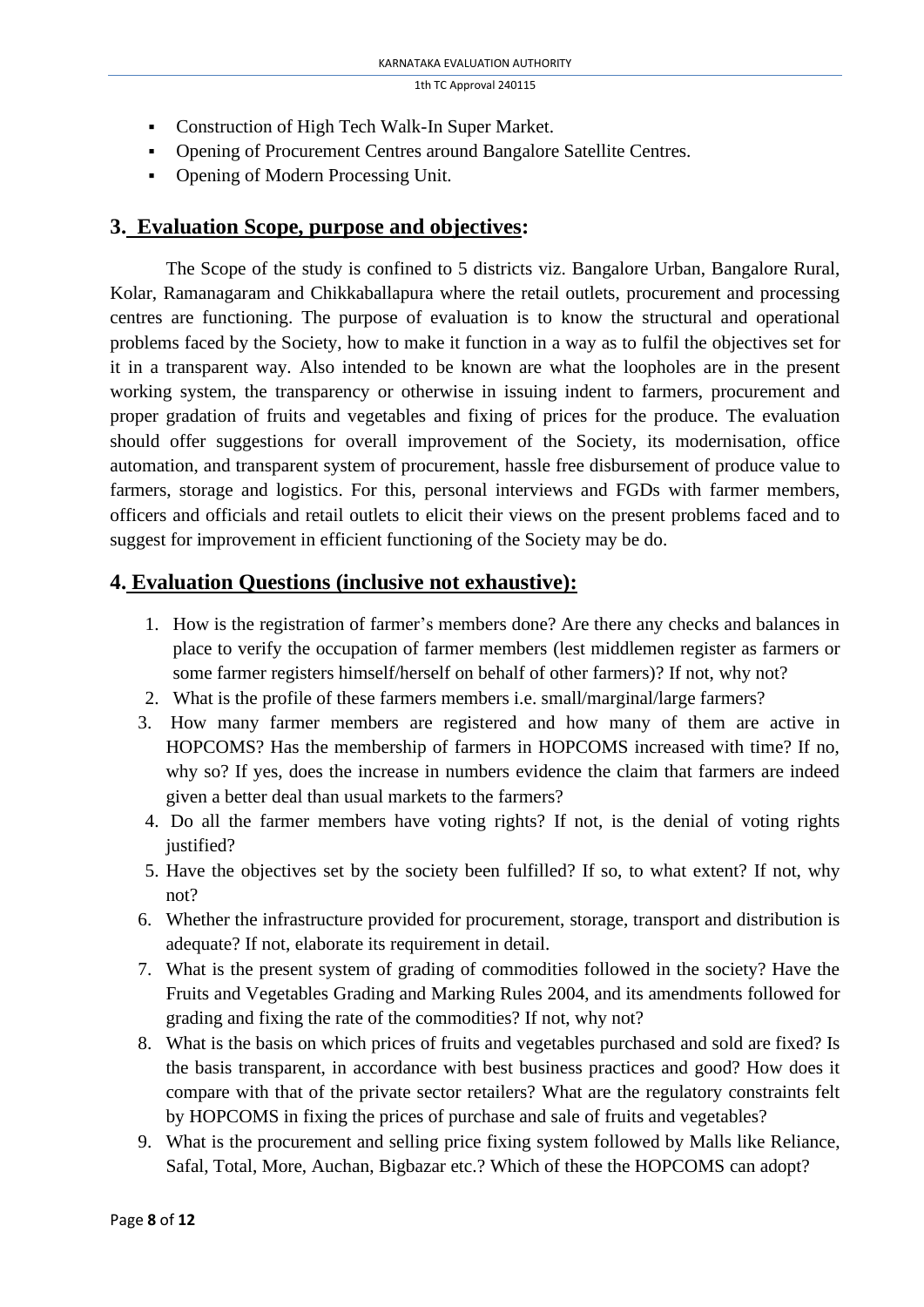10. What are the future plans to address the structural and operational problems faced by the society? Has any expansion plan thought of for computerized system for procurement and distribution of produce and scientific fixing of rates along with office automation? If so, what is the plan?

# **Transport System**

- 12. Is the Society having adequate number of vehicles for transport of fruits & vegetables
	- a) For procurement.
	- b) For district to retails outlets/customer of HOPCOMS.
- 13. Is there any effective system to manage the vehicles to minimize the loss of time and resources of the society?
- 14. What are the criteria of stationing of mobile vans? Has any demand survey been conducted?
- 15. Does the society actually charge the customers of HOPCOMS for transporting against bulk orders?

## **Procurement**

- 16. What are the criteria for establishing a procurement center? Is it technically feasible?
- 17. What is the average commodity wise of fruits and vegetables required per day and against which for what quantity and when are indents sent to farmers?
- 18. Do the farmers supply the fruits and vegetables as per quantity prescribed in the indent on time or not? If not, detailed reasons to be furnished.
- 19. Is the quantity of indent fully procured or not? If not, what is the average quantity of fruits and vegetables rejected and why?
- 20. What do the farmers do with the rejected quantity of fruits & vegetables? Is it again procured by HOPCOMS at lower price or sold by farmers to other purchasers in the premises?
- 21. How is the quality of the fruits and vegetables decided by the officers of HOPCOMS? Is it scientific, subjective, legal or correct?
- 22. Are the grading rules and systems of HOPCOMS will published and known to farmers? Are these rules and systems transparent and objective?
- 23. Does the Society procure the fruits and vegetables from market yards? If yes, why and what is the quantity procured from market yards and at what rate?

### **Marketing**

- 24. Have the mobile vans been classified based on their marketing performance? If so, what is the classification done? What action has been taken on the low performing outlets/vans? Please elaborate.
- 25. Amongst the Grade 'A' to 'H' classification of retail outlets made on the basis of sales per day in 2014-15, how many outlets are making losses? What should be the strategy to deal with such outlets by the Corporation?
- 26. What is the driage and wastage permissible at present? Does it vary season wise? If not, is it correct to assume the same driage and wastage all the year round?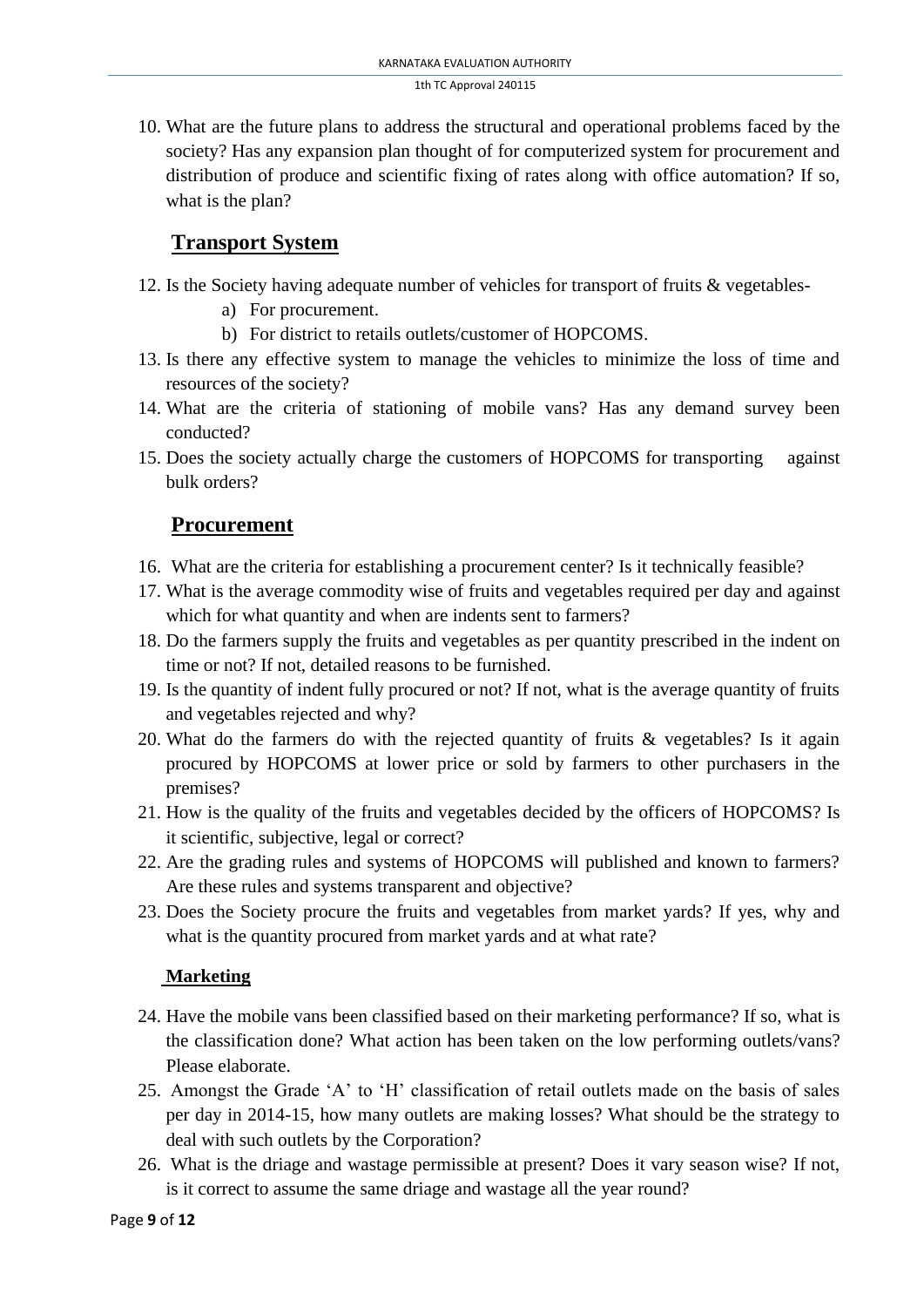27. What is the system of salary/incentives/other facilities provided to the sales staff working in HOPCOMS? Are there any demands put forth by the staff on payment/seniority/promotions etc? Have they been fulfilled?

### **General Matters**

28. Should HOPCOMS continue to exist? If not, why not? If yes, elaborate in the light of its Mandate?

# **5. Sampling and Evaluation Methodology**:

a) The Consultant Evaluation Organization is expected to visit all the 6 procurement centres and study the process of procurement, fixing prices, sale and making of payments to farmers and compare this with the process followed by retailers like Reliance, Safal, Total, More, Auchan and Bigbazar etc.

b) At least 10% of the retail outlets categorised as A to H to be selected from the list prepared for 2014-15 by HOPCOMS in such a way that the least and the highest performing outlet is selected, and others are selected at random. FGDs with all stakeholders and/ or individual interviews to be held with the salesmen of the retail outlets to get their opinion of the Society and continuing with low performing outlets.

c) Individual interview to be held with the consumers also to get their opinion on availability of fruits and vegetables in HOPCOMS and prices vis-à-vis in other sources etc.

d) At least one chemical and fertilizer outlet from Bangalore, Chikkaballapura and Kolar to be visited to get the opinion of farmers on timely availability, supply and prices and chemicals and fertilizers.

e) Fruit drink processing unit in Bangalore to be visited and its cost benefit analysis to be done.

# **6. Deliverables and time schedule:**

The Director Horticulture will issue instructions to MD, HOPCOMS, Bangalore to provide the details of bylaws of HOPCOMS, Government Orders, yearly sales and turnover of the past 5 years, procurement and processing centres, storage facilities etc. for providing to the Consultant Evaluation Organization and to aid and assist them in completing the study in time. The Consultant Evaluation Organization is expected to adhere to the following timelines and deliverables.

The Consultant Evaluation Organization should complete the study in 4 months time, excluding the time taken for approval. They are expected to adhere to the following timelines and deliverables or be quicker than the follows.

| a. Work plan submission  | : One month after signing the agreement.      |
|--------------------------|-----------------------------------------------|
| b. Field Data Collection | : One months from date of Work Plan Approval. |

- c. Draft report Submission : One month after field data collection.
- 
- e. Total duration  $\cdot$  4 months.
- d. Final Report Submission : One month from draft report approval.
	-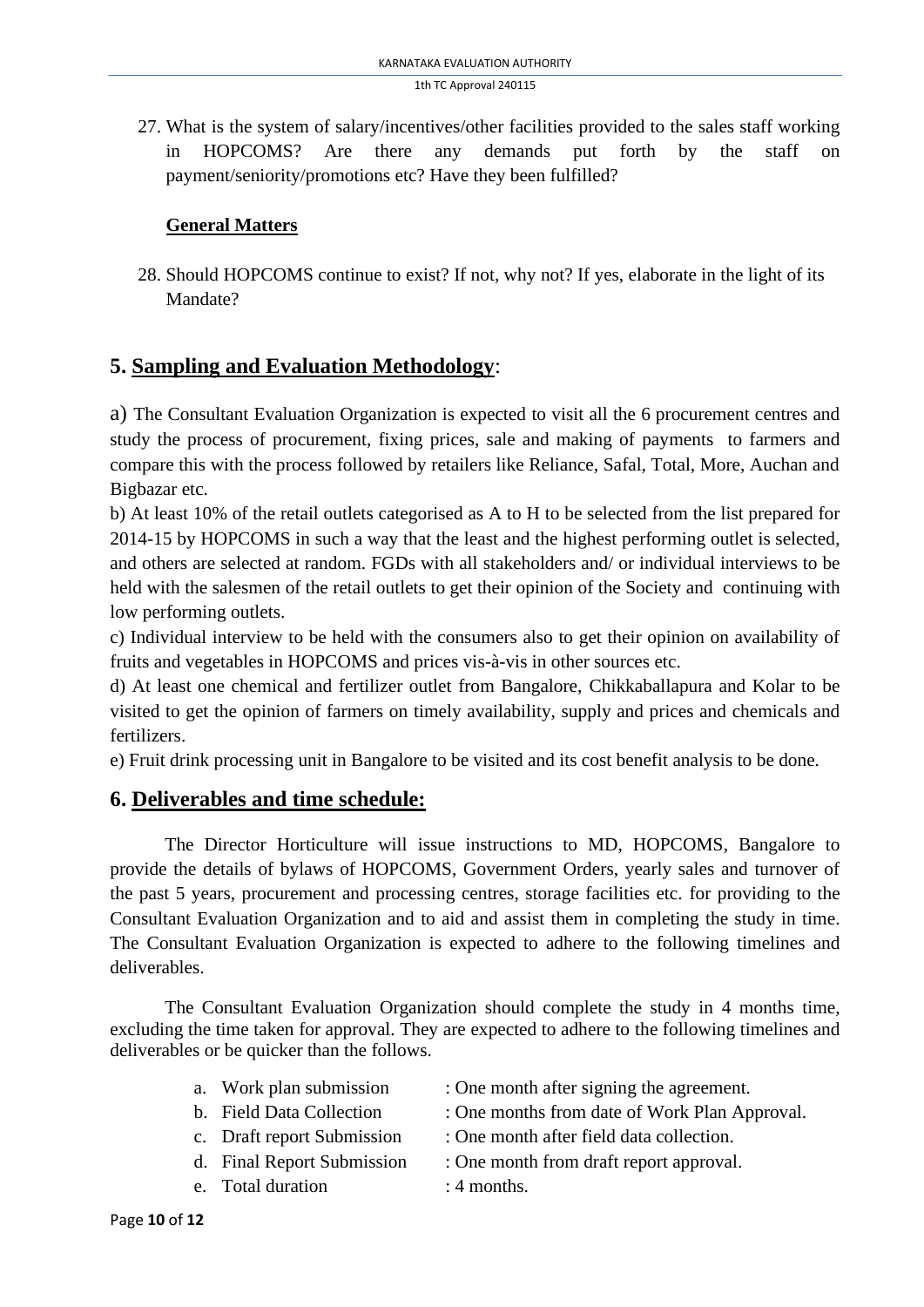# **7. Qualifications of the Consultant Evaluation Organization and method of selection:**

Consultant Evaluation Organizations should have and provide details of evaluation team members having technical qualifications/capability as below-

- i. MSc Horticulture with at least 5 years experience in the field (if Graduate in horticulture, experience needed is 10 years or more),
- ii. MBA (Finance) or ( Marketing) or equivalent,
- iii. Data collection research assistants, and,
- iv. Graduate in Commerce with 5 years experience in accounts,

# **Consultant Evaluation Organizations not having these number and kind of personnel will not be considered as competent for evaluation.**

# **8. Qualities Expected from the Evaluation Report:**

The following are the points, only inclusive and not exhaustive, which need to be mandatorily followed in the preparation of evaluation report:-

- 1. By the very look of the evaluation report it should be evident that the study is that of the Horticultural Department and Karnataka Evaluation Authority (KEA) which has been done by the Consultant. It should not intend to convey that the study was the initiative and work of the Consultant, merely financed by the Karnataka Evaluation Authority (KEA).
- 2. Evaluation is a serious professional task and its presentation should exhibit it accordingly.
- 3. The Terms of Reference (ToR) of the study should form the first Appendix or Addenda of the report.
- 4. The results should first correspond to the ToR. In the results chapter, each question of the ToR should be answered individually. It is only after all questions framed in the ToR are answered, that results over and above these can detailed.
- 5. In the matter of recommendations, the number of recommendations is no measure of the quality of evaluation It is desirable to make recommendations in the report as follows:-

# (A) **Short Term practicable recommendations**

These may not be more than five in number. These should be such that they can be acted upon without major policy changes and expenditure, and within (say) a year or so.

# (B) **Long Term practicable recommendations**

These may not be more than ten in number. These should be such that they can be implemented in the next four to five financial years, or with sizeable expenditure, or both but does not involve policy changes.

# (C ) **Recommendations requiring change in policy**

These are those which will need a lot of time, resources and procedure to implement.